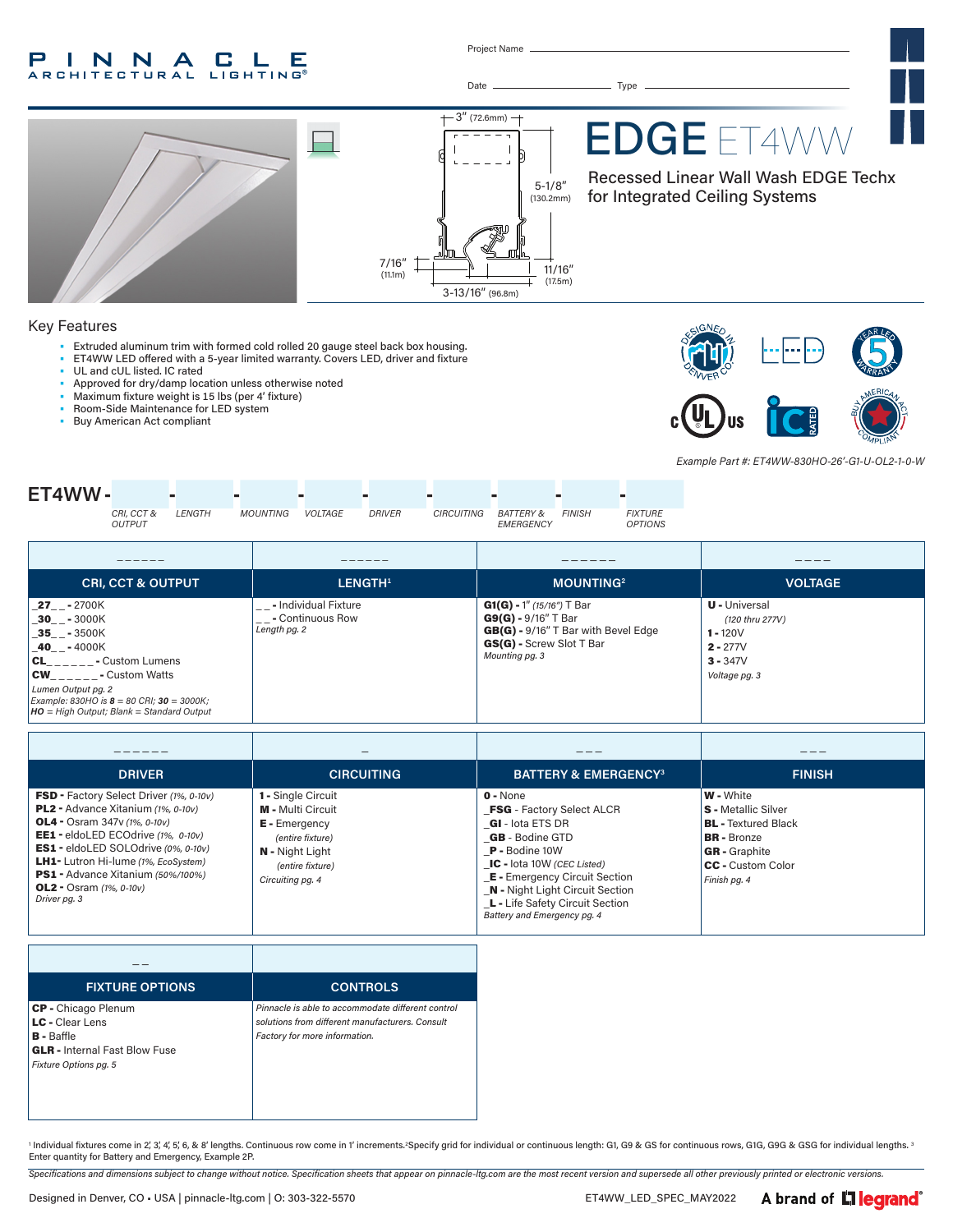

# CRI, CCT & Output

• Specify either 80 or 90 CRI

- Longer lead-time may apply for 90 CRI. Consult factory
- 80 CRI = R9≥19 and 90 CRI = R9≥61

# Custom Output- Lumens OR Wattage

| CL            | Specify CRI, CCT and desired lumens (i.e. CL835400) |          |                                                    |                                                  | Specify lumens between standard offering listed below. Lumens are specified per color temp |                                                      |
|---------------|-----------------------------------------------------|----------|----------------------------------------------------|--------------------------------------------------|--------------------------------------------------------------------------------------------|------------------------------------------------------|
| <b>CW</b>     |                                                     |          | Specify CRI, CCT and desired wattage (i.e. CW9407) |                                                  |                                                                                            | Specify watts between standard offering listed below |
| <b>80 CRI</b> |                                                     |          |                                                    |                                                  |                                                                                            |                                                      |
|               | Color                                               | Output   | <b>Watts</b><br>per foot                           | Shielding<br><b>WW</b><br>Wall Wash<br>Lumens/ft | <b>LPW</b>                                                                                 |                                                      |
| 830           | 3000K                                               | Standard | 6.0                                                | 329                                              | 54.6                                                                                       |                                                      |
| <b>830HO</b>  | 3000K                                               | High     | 10.3                                               | 511                                              | 49.7                                                                                       |                                                      |
| 835           | 3500K                                               | Standard | 6.0                                                | 343                                              | 56.9                                                                                       |                                                      |
| 835HO         | 3500K                                               | High     | 10.3                                               | 534                                              | 52.0                                                                                       |                                                      |
| 840           | 4000K                                               | Standard | 6.0                                                | 352                                              | 58.4                                                                                       |                                                      |
| <b>840HO</b>  | 4000K                                               | High     | 10.3                                               | 548                                              | 53.3                                                                                       |                                                      |
| <b>90 CRI</b> |                                                     |          |                                                    |                                                  |                                                                                            |                                                      |
| 927           | 2700K                                               | Standard | 6.0                                                | 270                                              | 44.8                                                                                       |                                                      |
| <b>927HO</b>  | 2700K                                               | High     | 10.3                                               | 420                                              | 40.9                                                                                       |                                                      |
| 930           | 3000K                                               | Standard | 6.0                                                | 304                                              | 50.5                                                                                       |                                                      |
| <b>930HO</b>  | 3000K                                               | High     | 10.3                                               | 471                                              | 45.8                                                                                       |                                                      |
| 935           | 3500K                                               | Standard | 6.0                                                | 309                                              | 51.3                                                                                       |                                                      |
| 935HO         | 3500K                                               | High     | 10.3                                               | 481                                              | 46.8                                                                                       |                                                      |
| 940           | 4000K                                               | Standard | 6.0                                                | 314                                              | 52.1                                                                                       |                                                      |
| <b>940HO</b>  | 4000K                                               | High     | 10.3                                               | 489                                              | 47.6                                                                                       |                                                      |
|               |                                                     |          |                                                    |                                                  |                                                                                            |                                                      |

# Length

- All individual units cannot be joined, end trims are factory installed and cannot be removed
- Continuous Rows are made up of even and odd length fixtures; designed to fall on-grid

| 2                | з              |                | 5              | 6              | 8              |                                 |
|------------------|----------------|----------------|----------------|----------------|----------------|---------------------------------|
| Indiv. Fixture   | Indiv. Fixture | Indiv. Fixture | Indiv. Fixture | Indiv. Fixture | Indiv. Fixture | Cont. Run<br>Specify nominal    |
| $23''$ (584.2mm) |                |                |                |                |                | overall row length<br>to the 1' |
|                  | 35" (889mm)    |                |                |                |                |                                 |
|                  |                | 47" (1193.8mm) |                |                |                |                                 |
|                  |                |                | 59" (1498.6mm) |                |                |                                 |
|                  |                |                |                | 71" (1803.4mm) |                |                                 |
|                  |                |                |                |                | 95" (2413mm)   |                                 |
|                  |                |                |                |                |                | Specify to the 1'               |

*Specifications and dimensions subject to change without notice. Specification sheets that appear on pinnacle-ltg.com are the most recent version and supersede all other previously printed or electronic versions.* Designed in Denver, CO • USA | pinnacle-ltg.com | O: 303-322-5570 F: 303-322-5568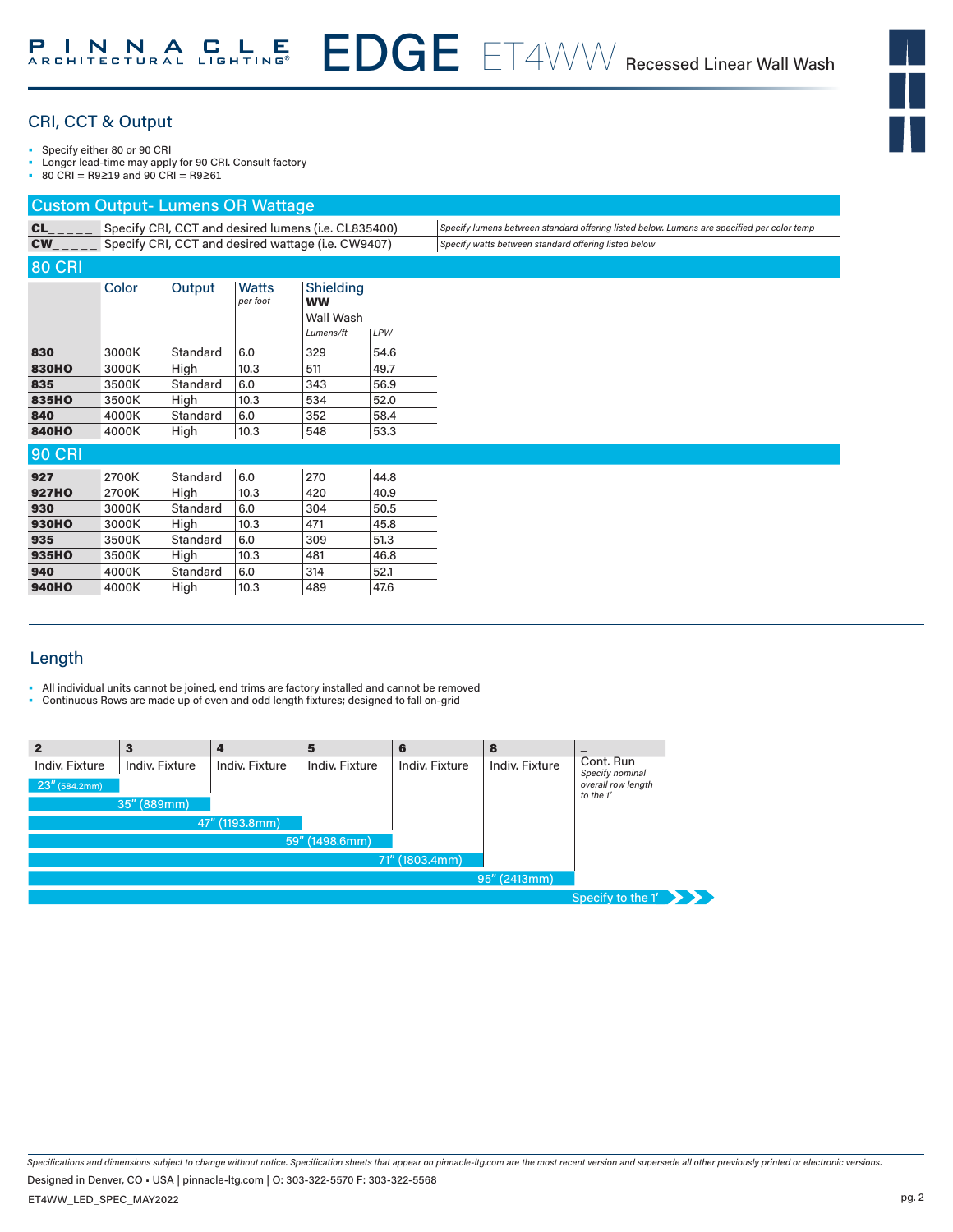## EDGE ET4WW Recessed Linear Wall Wash **INNACLE** Р

# **Mounting**

- Individual Units: specify G\_G
- Continuous Units: specify G\_
- All individual units cannot be joined, end trims are factory installed and cannot be removed
- Grid retention brackets integral to housing and require mechanical attachment<br>• Each bousing contains 4 grid retention brackets
- Each housing contains 4 grid retention brackets
- Tie off fixture to structure with retention wires<br>• Approved for dry/damp location unless other
- Approved for dry/damp location unless otherwise noted





*For 9/16" installations with tegular tile, fixture position will be flush to the bottom* 

Screw Slot & 9/16" T-Bar



*Tegular Tile*

# Voltage Driver and Driver and Driver and Driver and Driver and Driver and Driver

• Some ET4WW configurations will not accommodate all voltage options; consult with factory • Standard Driver Option = PL2

|   | Universal |
|---|-----------|
|   | 120 volt  |
|   | 277 volt  |
| з | 347 volt  |

- 
- Standard Driver Option = PL2<br>Driver Lifetime: 50,000 hours at 25°C ambient operating conditions
- For more driver options see Pinnacle Resource Guide
- Some ET4WW configurations will not accommodate all driver optionsconsult with factory

| 0-10V Drivers            |                                                           |
|--------------------------|-----------------------------------------------------------|
| <b>FSD</b>               | Factory Select Driver 1%, 0-10v                           |
| PL <sub>2</sub>          | Signify Advance Xitanium 1%, 0-10v                        |
| PL <sub>4</sub>          | Advance Xitanium 347v 1%, 0-10v, requires 347v            |
| OL <sub>2</sub>          | Osram Optotronic, 1%, 0-10v                               |
| OL <sub>4</sub>          | Osram Optotronic 347v, 1% 0-10v, requires 347v option     |
| EE1                      | eldoLED ECOdrive 1%, 0-10v Logarithmic                    |
| EE <sub>2</sub>          | eldoLED ECOdrive 1%, 0-10v Linear                         |
| ES1                      | eldoLED SOLOdrive 0-10v, 0% Logarithmic                   |
| ES <sub>2</sub>          | eldoLED SOLOdrive 0-10v, 0% Linear                        |
| <b>DALI Drivers</b>      |                                                           |
| EE <sub>3</sub>          | eldoLED SOLOdrive .1%, DALI (logarithmic)                 |
| EE4                      | eldoLED SOLOdrive .1%, DALI (linear)                      |
| OD1                      | Osram Optotronic 1%, DEXAL                                |
| OD <sub>2</sub>          | Osram Optotronic 1%, DALI 2 Channel                       |
| <b>Lutron Drivers</b>    |                                                           |
| LH1                      | Lutron Hi-lume Soft-on, Fade-to-black 1%, EcoSystem, LDE1 |
| LHA                      | Lutron Hi-Lume 1%, 2-wire, Lutron-LTEA2W, 120v only       |
| <b>Alternate Drivers</b> |                                                           |
| PS1                      | Signify Advance Xitanium Step Dimming 50%/100%            |
| EH <sub>1</sub>          | ELV 120v only, 0-10v universal                            |

*Specifications and dimensions subject to change without notice. Specification sheets that appear on pinnacle-ltg.com are the most recent version and supersede all other previously printed or electronic versions.*

Designed in Denver, CO • USA | pinnacle-ltg.com | O: 303-322-5570 F: 303-322-5568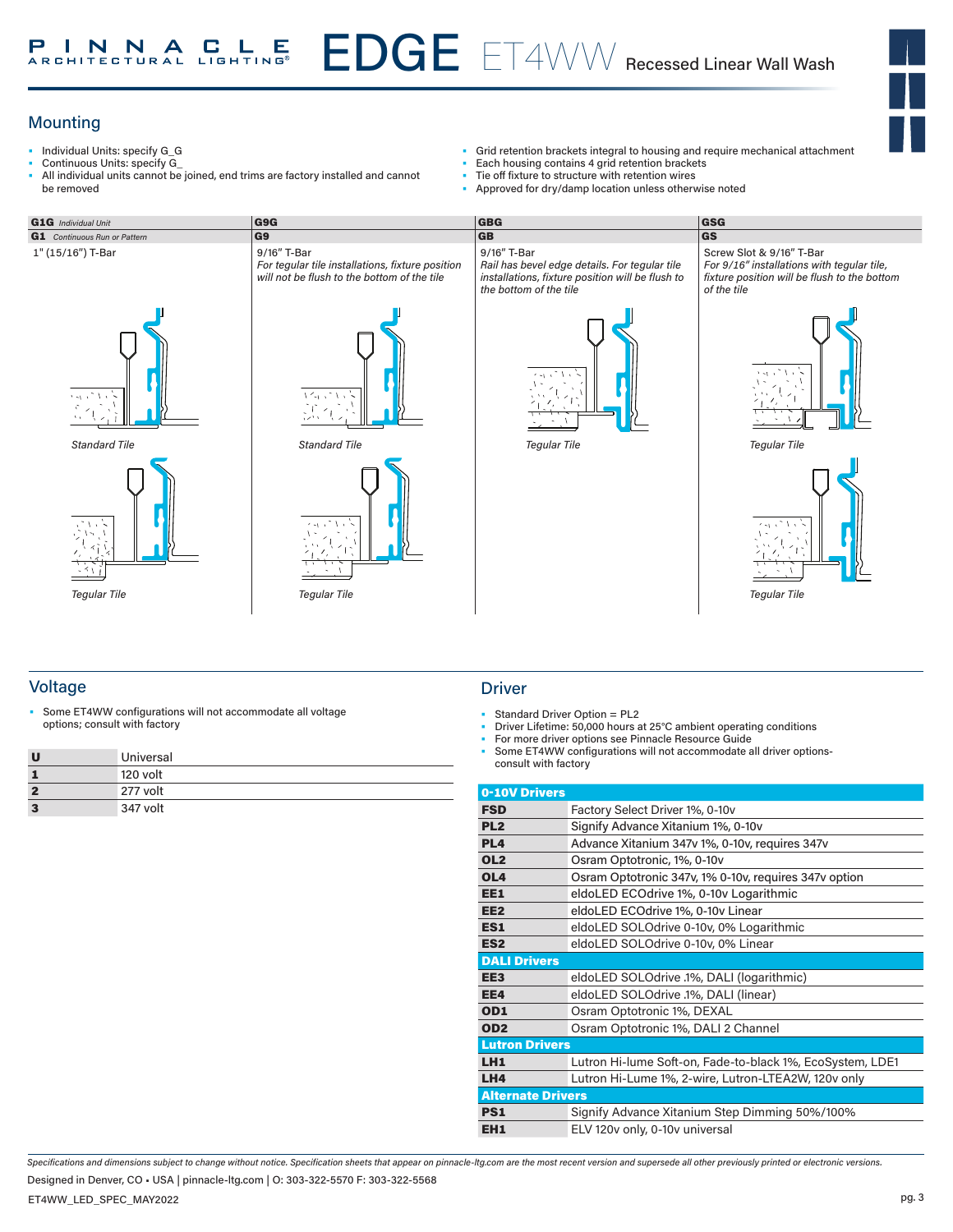# How to specify Circuiting, Battery and Emergency



Select fixture circuiting from options below

Some ET4WW configurations will not accommodate all circuiting options, consult with factory

## **Circuiting**

|   | <b>Single Circuit</b>         |
|---|-------------------------------|
| M | Multi Circuit                 |
|   | <b>Emergency Circuit only</b> |
| N | Night Light Circuit only      |

 $2$  +

- **3** Battery and emergency section options are available in addition to fixture circuit<br> **3** Select battery and emergency section options below; factory shop drawing requ
	- Select battery and emergency section options below; factory shop drawing required
	- Some ET4WW configurations will not accommodate all circuiting options, consult with factory

# **Battery and/or Emergency**  *If Required*

0 No battery or specific emergency section required

#### **Battery**

- Select battery section type if required, indicate total QTY*. Example 2P*
- 90 minute battery runtime; test button is remote to fixture
- No battery option available for 2' lengths
- Entire fixture is on battery for lengths up to 5'
- Half of fixture is on battery for 6' or 8' housing lengths
- For more battery options available, see Pinnacle Resource Guide

| $\bf{0}$                    | No Battery                                |
|-----------------------------|-------------------------------------------|
| $\overline{\phantom{a}}$ IC | lota 10w Integral                         |
| <b>ILL</b>                  | lota 10w Integral Lithium, Self Testing   |
| <b>IRH</b>                  | lota 20w Remote                           |
| $\mathbf P$                 | Bodine 10w Integral                       |
| <b>PLL</b>                  | Bodine 10w Integral Lithium, Self Testing |
| <b>PRH</b>                  | Bodine 20w Remote                         |

#### **Emergency**

- Select emergency section type if required, indicate total QTY. *Example 1E*
- Combine battery and emergency section ordering codes if both options are selected

| $_F$ SG          | Factory Select ALCR, Automatic Load Control Relay |
|------------------|---------------------------------------------------|
| $CI$             | lota ETS DR, Emergency Lighting Control Device    |
| $_GB$            | Bodine GTD, Emergency Lighting Control Device     |
| E                | <b>Emergency circuit section</b>                  |
| $\blacksquare$ N | Night Light circuit section                       |
|                  | Life Safety circuit section NO THROUGH WIRE       |
|                  |                                                   |

| <b>Battery OR Emergency Ordering Examples</b> |                            |
|-----------------------------------------------|----------------------------|
| • Single circuit, 10w Integral Battery        | Ordering Code: 1-1P        |
| • Emergency only, 10w Integral Battery        | <b>Ordering Code: E-1P</b> |
| · Single circuit, GTD required                | Ordering Code: 1-1G        |
|                                               |                            |

#### Finish

Standard powder-coat textured white, metallic silver, textured black, graphite or bronze painted finish; consult factory for chip of standard paint finishes

| W                                      | White                  |
|----------------------------------------|------------------------|
| S                                      | <b>Metallic Silver</b> |
| <b>BL</b>                              | <b>Textured Black</b>  |
| $\frac{1}{\overline{G}}$               | Graphite               |
| $rac{\overline{\text{BR}}}{\text{CC}}$ | Bronze                 |
|                                        | <b>Custom Color</b>    |

• Single circuit, (1) 10w battery, (1) emergency section Ordering Code: 1-1P1E • Multi circuit, (2) 10w battery, (2) emergency sections Ordering Code: M-2P2E

• Single circuit, (1) night light section **Ordering Code: 1-1N** 

Combination Section Ordering Examples

Selecting a fixture finish other than white may impact lumen output; consult factory for more information

*Specifications and dimensions subject to change without notice. Specification sheets that appear on pinnacle-ltg.com are the most recent version and supersede all other previously printed or electronic versions.*

Designed in Denver, CO • USA | pinnacle-ltg.com | O: 303-322-5570 F: 303-322-5568

#### For Approximate Battery Lumen Output

- Multiply battery wattage X fixture LPW shown on Lumen Table
- $\cdot$  92.3 (LPW) x 10 (watts) = 923 battery lumen output